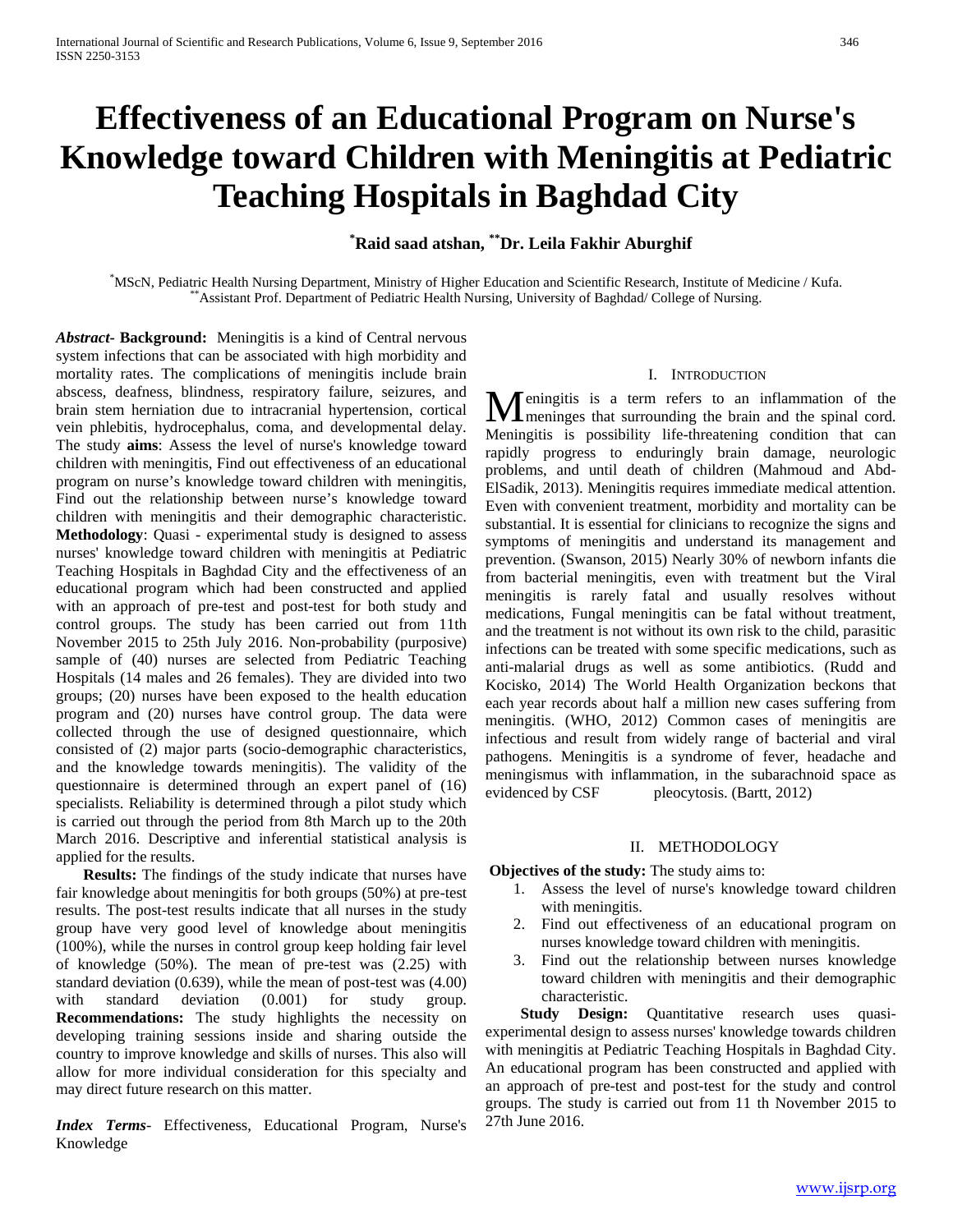**Sample of the Study:** Non-probability (purposive) sample of (40) nurses were selected from pediatric teaching hospitals (14 males and 26 females), was equally distributed among the hospitals in Baghdad City. The study sample in this research was divided into two groups; (20) nurses for the study, which was exposed to the health education program, and (20) nurses for control group. The groups were almost matched relative to their characteristics.

 **Study Instrument**: Through review of the related literature and studies, the questionnaire is constructed as a mean of data collection. It was consisted of (2) major parts ;the first part is concerned with nurse's socio-demographic characteristics of age, gender, level of education, years of experience in nursing and pediatric nursing, participation in training courses, number of training courses, direct contact with affected patient, protective procedures . The second part is concerned with nurse's knowledge towards meningitis that includes general nurse's knowledge towards meningitis (19) items, Nurse's knowledge towards medical diagnosis of meningitis (3) items, Nurse's knowledge towards medical treatment (2) items, and Nurse's knowledge towards caring of children with meningitis (6) items.

 **Validity and Reliability:** The content validity of the instrument was established through a panel of (16) experts, A cluster sample of (6) nurses is selected from pediatric teaching hospitals in Baghdad City. It is applied on nurses who had the same criteria of the original study sample to determine the Alpha Correlation (r) reliability the questionnaire related to nurses knowledge towards children with meningitis.

 **Statistical analysis**: For this study, data are analyzed through the application of statistical procedures and by using (SPSS) version (23) which may assist to determine the study results. A descriptive statistical data analysis approach used to describe the study variables: frequencies, mean of scores (MS), standard deviation and Percentages. Inferential statistical data analysis approach: used by application of T-test, coefficient alpha correlation, ANOVA.

## III. RESULTS

## **Table 1: Distribution of the Sample According to their Demographic Characteristics**

|     |                        |                | <b>Study</b> |      | Control |          |  |  |  |
|-----|------------------------|----------------|--------------|------|---------|----------|--|--|--|
| No. | <b>Characteristics</b> |                | group        |      | group   |          |  |  |  |
|     |                        |                | F            | $\%$ | F       | $\%$     |  |  |  |
| 1   | Gender:                | Male           | 7            | 35   | 7       | 35       |  |  |  |
|     |                        | Female         | 13           | 65   | 13      | 65       |  |  |  |
|     |                        | Total          | 20           | 100  | 20      | 100      |  |  |  |
| 2   | Age group:             | 29<br>20       | 9            | 45   | 9       | 45       |  |  |  |
|     |                        | year           |              |      |         |          |  |  |  |
|     |                        | 39<br>30       | 6            | 30   | 8       | 40       |  |  |  |
|     |                        | year           |              |      |         |          |  |  |  |
|     |                        | 49<br>40       | 4            | 20   | 3       | 15       |  |  |  |
|     |                        | year           |              |      |         |          |  |  |  |
|     |                        | $50 \leq$ year |              | 5    | 0       | $\Omega$ |  |  |  |
|     |                        | Total          | 20           | 100  | 20      | 100      |  |  |  |
| 3   | <b>Nursing</b>         | Course         | 0            | 0    | 0       | 0        |  |  |  |
|     | educational            | School         | 2            | 10   | 0       | $\theta$ |  |  |  |

|    | level:                        | Secondary      | 10              | 50             | 10              | 50             |
|----|-------------------------------|----------------|-----------------|----------------|-----------------|----------------|
|    |                               | Institution    | $\overline{4}$  | 20             | $\overline{c}$  | 10             |
|    |                               | $Collect +$    | $\overline{4}$  | 20             | 8               | 40             |
|    |                               | Total          | 20              | 100            | 20              | 100            |
| 4  | of<br><b>Years</b>            | $1 - 3$ years  | 7               | 35             | $\overline{7}$  | 35             |
|    | experience                    | $4 - 6$ years  | $\overline{6}$  | 30             | $\overline{7}$  | 35             |
|    | in nursing:                   | $7 \leq$ years | 7               | 35             | 6               | 30             |
|    |                               | Total          | 20              | 100            | 20              | 100            |
| 5  | <sub>of</sub><br><b>Years</b> | $1 - 3$ years  | 9               | 45             | 9               | 45             |
|    | experience                    | $4 - 6$ years  | $\overline{7}$  | 35             | $\overline{8}$  | 40             |
|    | in pediatric                  | $7 \leq$ years | $\overline{4}$  | 20             | $\overline{3}$  | 15             |
|    | nursing:                      | Total          | $\overline{20}$ | 100            | 20              | 100            |
| 6  | Participation                 | Yes            | $\overline{4}$  | 20             | $\mathbf{1}$    | 5              |
|    | training<br>in                | N <sub>o</sub> | 16              | 80             | 19              | 95             |
|    | course:                       | Total          | 20              | 100            | 20              | 100            |
| 7  | <b>of</b><br><b>Number</b>    | None           | 16              | 80             | 19              | 95             |
|    | <b>Training</b>               | One            | 3               | 15             | $\mathbf{1}$    | 5              |
|    | course:                       | Two            | $\overline{1}$  | $\overline{5}$ | $\overline{0}$  | $\overline{0}$ |
|    |                               | Total          | $\overline{20}$ | 100            | $\overline{20}$ | 100            |
| 8  | of<br><b>Place</b>            | None           | 16              | 80             | 19              | 95             |
|    | <b>Training</b>               | Inside         | $\overline{4}$  | 20             | $\mathbf{1}$    | 5              |
|    | course:                       | Outside        | $\overline{0}$  | $\overline{0}$ | $\overline{0}$  | $\overline{0}$ |
|    |                               | Total          | 20              | 100            | 20              | 100            |
| 9  | <b>Direct</b>                 | Yes            | 17              | 85             | 15              | 75             |
|    | contact with                  | N <sub>o</sub> | 3               | 15             | $\overline{5}$  | 25             |
|    | affected<br>patients:         | Total          | 20              | 100            | 20              | 100            |
| 10 | Is your job                   | Yes            | $\overline{1}$  | $\overline{5}$ | $\overline{3}$  | 15             |
|    | causes you to                 | N <sub>o</sub> | 19              | 95             | 17              | 85             |
|    | get<br>infection?             | Total          | 20              | 100            | 20              | 100            |
| 11 | Do you get                    | Yes            | 20              | 100            | 15              | 75             |
|    | protective                    | N <sub>o</sub> | $\theta$        | $\theta$       | 5               | 25             |
|    | procedures?                   | Total          | $\overline{20}$ | 100            | $\overline{20}$ | 100            |

**No: Number, F: Frequency, %: Percentage**

 The descriptive analysis of the sample in table (1) for both groups shows that more than half of the sample were females with equal percentage for the study and control group (65%), and 45% of the nurses were in age group of 20-29 years old. Regarding educational level, 50% of the nurses for both groups were graduated from the secondary nursing school. In spite of convergent percentage relating to years of experiences in nursing, the table refers that 35% of the nurses were working in nursing for the period of 1-3 years and 45% of them were working in pediatric nursing wards and hospitals for the same period. The only 20% of the sample in the study group and 5% in the control group were participated in one training courses about meningitis (15%, 5%) which was inside country (20%, 5%). More of the nurses were in direct contact with affected children (85%, 75%), the most of them didn't get infection because of their job (95%, 85%) and only one nurse in study group and three in control group got the infection due to their job. Regarding protective procedures, the majority of the nurses took different protective procedures in workplace to prevent infection (100%, 75%).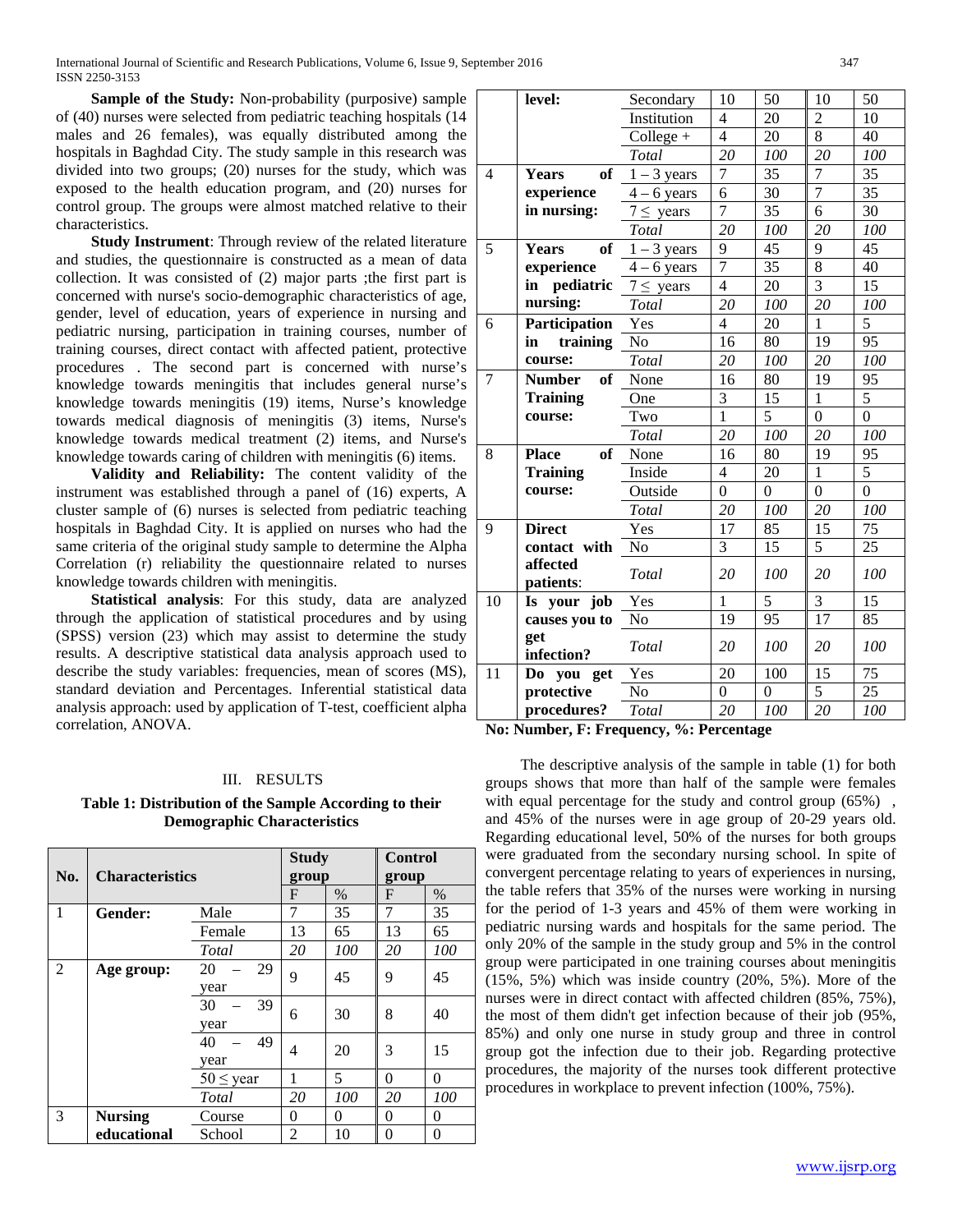International Journal of Scientific and Research Publications, Volume 6, Issue 9, September 2016 348 ISSN 2250-3153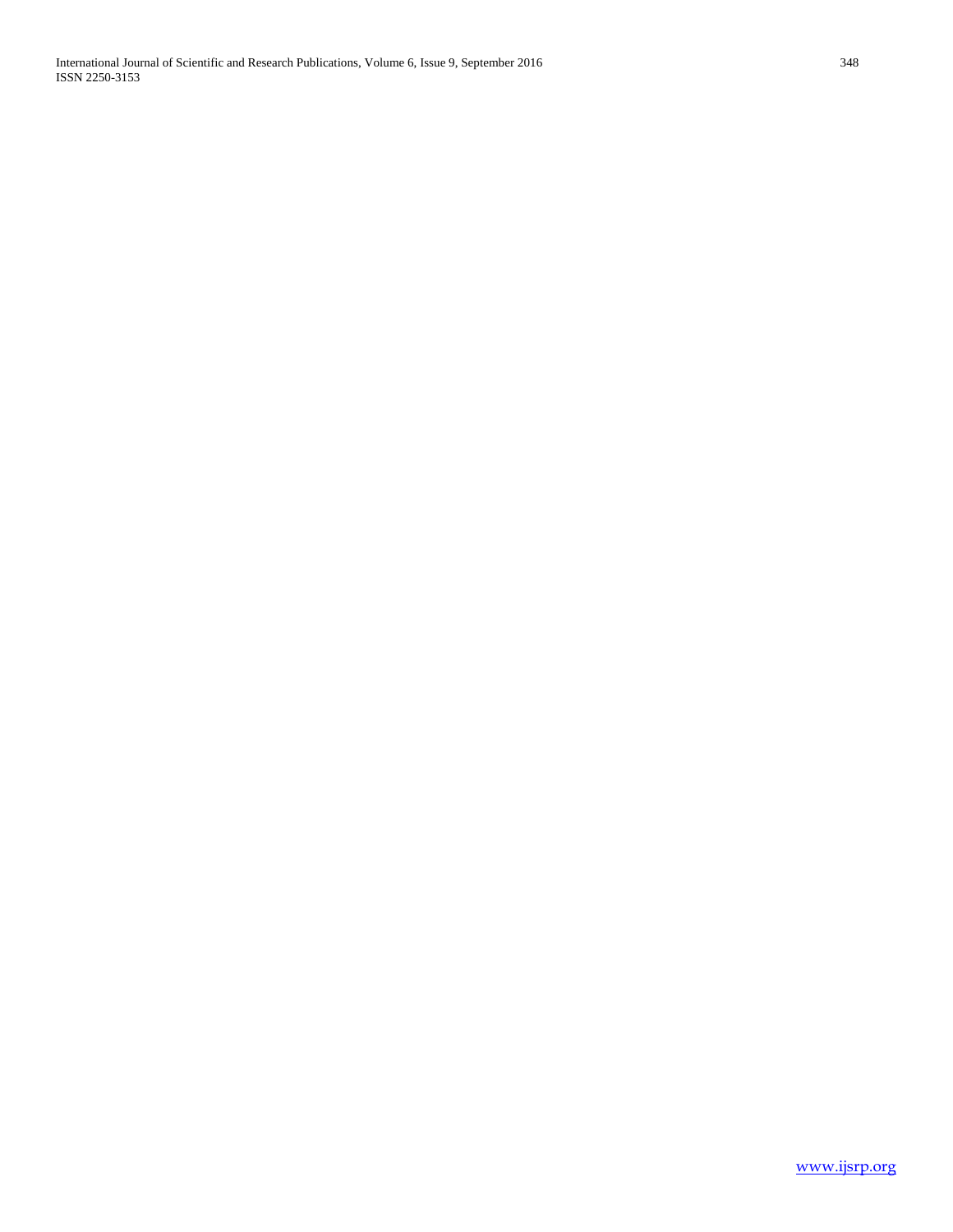|                |                                                                                                 |                |                | Study group $(N=20)$ |                     |           |                |         |                     |                |    | Control group $(N=20)$ |       |                |                |      |              |
|----------------|-------------------------------------------------------------------------------------------------|----------------|----------------|----------------------|---------------------|-----------|----------------|---------|---------------------|----------------|----|------------------------|-------|----------------|----------------|------|--------------|
| No.            | Knowledge                                                                                       | Pre-test       |                |                      |                     | Post-test |                |         |                     | Pre-test       |    |                        |       | Post-test      |                |      |              |
|                |                                                                                                 | Yes            | N <sub>o</sub> | M.                   | Level               | Yes       | N <sub>o</sub> | M.      | Level               | Yes            | No | M.                     | Level | Yes            | N <sub>0</sub> | M.   | <b>Level</b> |
| $\mathbf{1}$   | <b>Meningitis is:</b>                                                                           | 13             | $\tau$         | 0.65                 | Good                | 19        | $\mathbf{1}$   | 0.95    | <b>Very</b><br>good | 8              | 12 | 0.40                   | Fair  | 12             | 8              | 0.60 | Good         |
| $\overline{2}$ | Among children, meningitis is<br>considered:                                                    | 8              | 12             | 0.40                 | Fair                | 18        | $\overline{2}$ | 0.90    | <b>Very</b><br>good | 11             | 9  | 0.55                   | Good  | 11             | 9              | 0.55 | Good         |
| $\overline{3}$ | The most important types of<br>meningitis:                                                      | 3              | 17             | 0.15                 | Poor                | 18        | $\overline{2}$ | 0.90    | <b>Very</b><br>good | 1              | 19 | 0.05                   | Poor  | 5              | 15             | 0.25 | Poor         |
| $\overline{4}$ | Meningitis is caused by many<br>factors such as:                                                |                | 13             | 0.35                 | Fair                | 19        | $\mathbf{1}$   | 0.95    | <b>Very</b><br>good | 5              | 15 | 0.25                   | Poor  | 13             | $\overline{7}$ | 0.35 | Fair         |
| 5              | Children at risk of meningitis<br>are:                                                          | $\overline{7}$ | 13             | 0.35                 | Fair                | 19        | $\mathbf{1}$   | 0.95    | <b>Very</b><br>good | 8              | 12 | 0.40                   | Fair  | 10             | 10             | 0.50 | Fair         |
| 6              | The most dangerous type of<br>meningitis:                                                       | 3              | 17             | 0.15                 | Poor                | 20        | $\overline{0}$ | 1.0     | <b>Very</b><br>good | 5              | 15 | 0.25                   | Poor  | 12             | 8              | 0.60 | Good         |
| $\tau$         | <b>Meningitis</b><br>occurs<br>more<br>frequently among children at<br>age:                     | 8              | 12             | 0.40                 | Fair                | 16        | $\overline{4}$ | 0.80    | <b>Very</b><br>good | 6              | 14 | 0.30                   | Fair  | 9              | 11             | 0.45 | Fair         |
| 8              | Incidence of meningitis increases<br>in:                                                        | $\overline{7}$ | 13             | 0.35                 | Fair                | 17        | $\overline{3}$ | 0.85    | <b>Very</b><br>good | 5              | 15 | 0.25                   | Poor  | 6              | 14             | 0.30 | Fair         |
| 9              | Bacterial meningitis among age<br>under 2 months is caused by:                                  | 6              | 14             | 0.30                 | Fair                | 19        | 1              | 0.95    | <b>Very</b><br>good |                | 19 | 0.05                   | Poor  | $\overline{4}$ | 16             | 0.20 | Poor         |
| 10             | Bacterial meningitis among age<br>mont-18 year is caused by:                                    | 6              | 14             | 0.30                 | Fair                | 20        | $\overline{0}$ | $1.0\,$ | <b>Very</b><br>200d | $\overline{3}$ | 17 | 0.15                   | Poor  | 6              | 14             | 0.30 | Fair         |
| 11             | Viral meningitis,<br>the most<br>common among children is<br>caused by:                         | 5              | 15             | 0.25                 | Poor                | 19        | 1              | 0.95    | <b>Very</b><br>good | $\overline{4}$ | 16 | 0.20                   | Poor  | 6              | 14             | 0.30 | Fair         |
| 12             | The parasitic meningitis among<br>children is caused by:                                        | $\overline{7}$ | 13             | 0.35                 | Fair                | 20        | $\overline{0}$ | 1.0     | <b>Very</b><br>good | $\overline{3}$ | 17 | 0.15                   | Poor  | 6              | 14             | 0.30 | Fair         |
| 13             | The fungal meningitis among<br>children is caused by:                                           | $\overline{7}$ | 13             | 0.35                 | Fair                | 16        | $\overline{4}$ | 0.80    | <b>Very</b><br>good | 8              | 12 | 0.40                   | Fair  | 6              | 14             | 0.30 | Fair         |
| 14             | The most important signs $\&$<br>symptoms among infants are:                                    | 11             | 9              | 0.55                 | Good                | 18        | $\overline{2}$ | 0.90    | <b>Very</b><br>good | 7              | 13 | 0.35                   | Fair  | 8              | 12             | 0.40 | Fair         |
| 15             | Associated signs & symptoms<br>with meningitis among children<br>above 1 year are:              |                | 13             | 0.35                 | Fair                | 17        | 3              | 0.85    | <b>Very</b><br>good | 7              | 13 | 0.35                   | Fair  | 9              | 11             | 0.45 | Fair         |
| 16             | <b>The</b><br>important<br>most<br>complications of meningitis are:                             | 6              | 14             | 0.30                 | Fair                | 19        | $\mathbf{1}$   | 0.95    | <b>Very</b><br>good | $\overline{4}$ | 16 | 0.20                   | Poor  | $\overline{7}$ | 13             | 0.35 | Fair         |
| 17             | It can prevent some types of<br>meningitis by using protective<br>procedures through caring the | 17             | 3              | 0.85                 | <b>Very</b><br>good | 20        | $\mathbf{0}$   | 1.0     | <b>Very</b><br>good | 13             | 7  | 0.65                   | Good  | 14             | 6              | 0.70 | Good         |

# **Table 2: General Nurses' Knowledge towards Meningitis for both Study and Control Group**

[www.ijsrp.org](http://ijsrp.org/)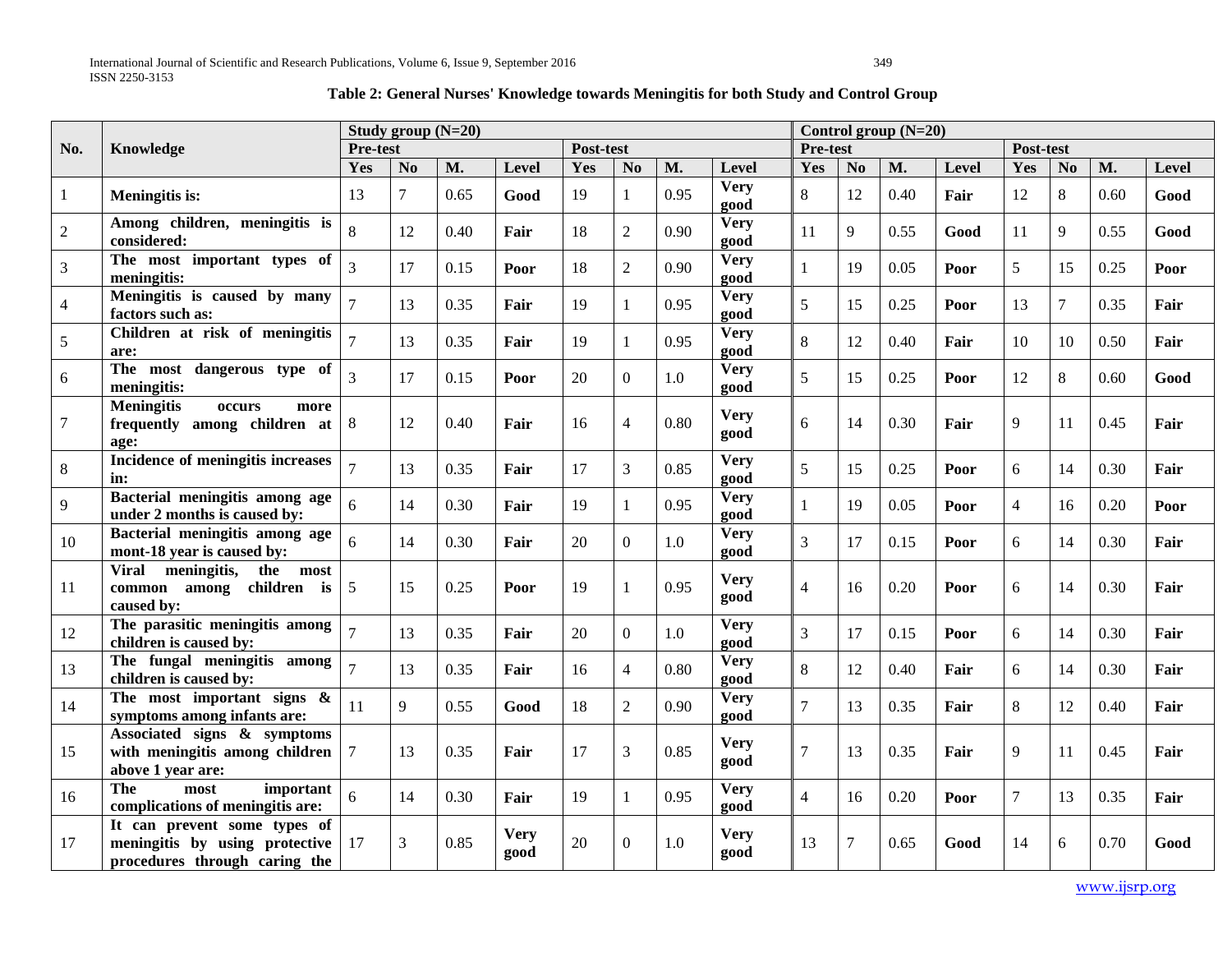International Journal of Scientific and Research Publications, Volume 6, Issue 9, September 2016 350 ISSN 2250-3153

|              | children:                                                                                                                                                                          |     |      |      |    |          |      |                     |   |      |      |    |          |      |      |
|--------------|------------------------------------------------------------------------------------------------------------------------------------------------------------------------------------|-----|------|------|----|----------|------|---------------------|---|------|------|----|----------|------|------|
| 18           | It can prevent some types of<br>meningitis by using the following<br><i>immunizations:</i>                                                                                         | - 9 | 0.45 | Fair | 20 | $\Omega$ | 1.0  | <b>Very</b><br>good | Q | 0.45 | Fair | 10 | 10       | 0.50 | Fair |
| 19           | The most important antibiotics<br>that<br>chemical<br>used<br>are<br>as<br>prevention and can administer<br>individual<br>who<br>for<br>contact<br>directly to affected child are: |     | 0.45 | Fair | 15 |          | 0.75 | <b>Very</b><br>good |   | 0.35 | Fair | 14 | $\sigma$ | 0.70 | Good |
| <b>Total</b> |                                                                                                                                                                                    |     | 0.38 | Fair |    |          | 0.92 | <b>Very</b><br>good |   | 0.30 | Fair |    |          | 0.43 | Fair |

 This table represents the mean of score for general knowledge's items among nurses about meningitis which indicated that the study group had fair knowledge in the more of items (pre-test) except items (1, 14, 17) which indicated good to very

good and item (3, 6, 11) indicates poor knowledge, while they got very good knowledge in all items at post-test. The control group indicates poor to fair level of knowledge in the most of items pre and post- test.

## **Table 3: Nurses' Knowledge towards Medical Diagnosis of Meningitis for Study and Control Group**

|              |                                                                                                       |                 |    | Study group $(N=20)$ |              |            |                |      |                     |                 |                | Control group $(N=20)$ |              |            |                |      |             |
|--------------|-------------------------------------------------------------------------------------------------------|-----------------|----|----------------------|--------------|------------|----------------|------|---------------------|-----------------|----------------|------------------------|--------------|------------|----------------|------|-------------|
| No.          | Knowledge                                                                                             | <b>Pre-test</b> |    |                      |              | Post-test  |                |      |                     | <b>Pre-test</b> |                |                        |              | Post-test  |                |      |             |
|              |                                                                                                       |                 | No | M.                   | <b>Level</b> | <b>Yes</b> | N <sub>o</sub> | M.   | <b>Level</b>        | <b>Yes</b>      | N <sub>0</sub> | M.                     | <b>Level</b> | <b>Yes</b> | N <sub>0</sub> | M.   | Level       |
|              | The<br>important signs $\&$<br>most<br>help<br>that<br>symptoms<br>in<br>diagnosing meningitis are:   | 14              | 6  | 0.70                 | Good         | 20         | $\theta$       | 1.0  | <b>Very</b><br>good | 9               |                | 0.45                   | Fair         | 12         | 8              | 0.60 | Good        |
|              | important physical<br>The<br>most<br>examinations<br>that<br>help<br>in<br>diagnosing meningitis are: | 11              | 9  | 0.55                 | Good         | 18         | 2              | 0.90 | <b>Very</b><br>good | 12              | 8              | 0.60                   | Good         | 13         | $\mathbf{r}$   | 0.65 | Good        |
|              | The most important laboratory<br>diagnosing<br>that help in<br>tests<br>meningitis are:               |                 | 18 | 0.10                 | Poor         | 18         | 2              | 0.90 | <b>Very</b><br>good | 6               | 14             | 0.30                   | Fair         | 8          | 12             | 0.40 | Fair        |
| <b>Total</b> |                                                                                                       |                 |    | 0.45                 | Fair         |            |                | 0.93 | <b>Very</b><br>good |                 |                | 0.45                   | Fair         |            |                | 0.55 | <b>Good</b> |

*No: Number, M: Mean, Poor = 0-0.25, Fair = 0.26-0.51, Good = 0.52-0.77, Very good = 0.78-1*

 This table reveals the mean of score for knowledge's items among nurses regarding medical diagnosis of meningitis, the study group shows fair knowledge toward medical diagnosis at pre-test results while shows very good knowledge at

post-test results. The control group shows fair knowledge at pre-test results and good knowledge at post-test results.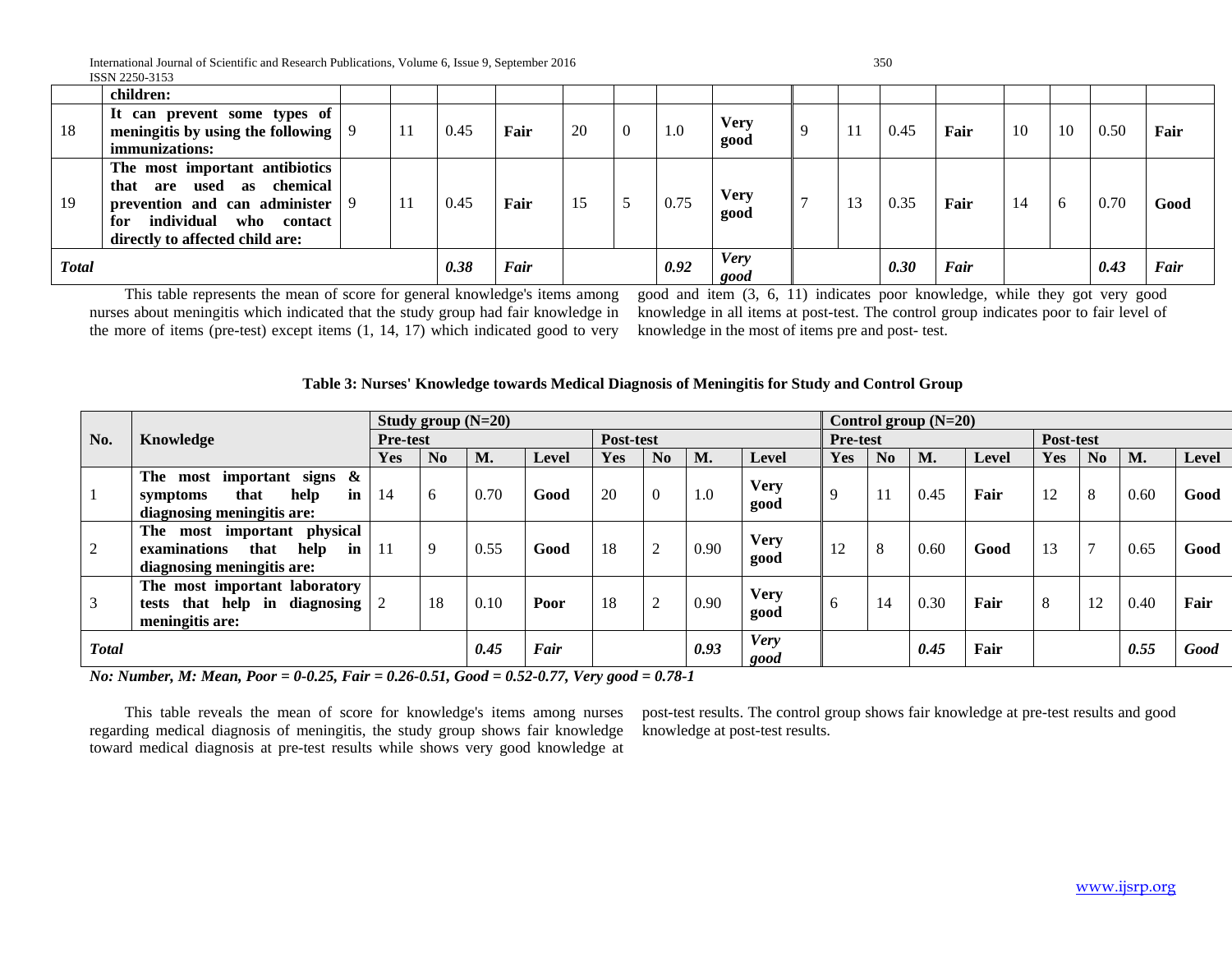|                | Knowledge                                                                                                                    |                 |                | Study group $(N=20)$ |       |            |                |           |                     | Control group $(N=20)$ |                |      |              |           |    |      |              |  |
|----------------|------------------------------------------------------------------------------------------------------------------------------|-----------------|----------------|----------------------|-------|------------|----------------|-----------|---------------------|------------------------|----------------|------|--------------|-----------|----|------|--------------|--|
| No.            |                                                                                                                              | <b>Pre-test</b> |                |                      |       | Post-test  |                |           |                     | <b>Pre-test</b>        |                |      |              | Post-test |    |      |              |  |
|                |                                                                                                                              | Yes             | N <sub>0</sub> | M.                   | Level | <b>Yes</b> | N <sub>0</sub> | <b>M.</b> | Level               | <b>Yes</b>             | N <sub>0</sub> | M.   | <b>Level</b> | Yes       | No | M.   | <b>Level</b> |  |
| $\mathbf{1}$   | The type of treatment is depends<br>on:                                                                                      | 14              |                | 0.70                 | Good  | 18         |                | 0.90      | <b>Very</b><br>good |                        | -9             | 0.55 | Good         | 10        | 10 | 0.50 | Fair         |  |
| $\overline{2}$ | <b>Medical</b><br>treatment has major<br>role in decreasing death rate and<br>complications of<br>the<br>disease<br>through: |                 |                | 0.45                 | Fair  | 20         | 0              | 1.0       | <b>Very</b><br>good | 8                      | 12             | 0.40 | Fair         | 10        | 10 | 0.50 | Fair         |  |
| <b>Total</b>   |                                                                                                                              |                 |                | 0.58                 | Good  |            |                | 0.95      | <b>Very</b><br>good |                        |                | 0.48 | Fair         |           |    | 0.50 | Fair         |  |

## **Table 4: Nurses' Knowledge towards Medical Treatment of Meningitis for Study and Control Group**

*No: Number, M: Mean, Poor = 0-0.25, Fair = 0.26-0.51, Good = 0.52-0.77, Very good = 0.78-1*

towards medical treatment of meningitis at pre-test and very good knowledge at post-

 This table indicates that the nurses of the study group had good knowledge test results. While the nurses in the control group were having equal fair level of knowledge at pre and post- test results.

# **Table 5: Nurses' Knowledge towards Caring of Children with Meningitis for Study and Control Group**

|                |                                                                                                        |                 |    | Study group $(N=20)$ |                     |                  |                |      |                     |                 |                | Control group $(N=20)$ |              |           |                |           |              |
|----------------|--------------------------------------------------------------------------------------------------------|-----------------|----|----------------------|---------------------|------------------|----------------|------|---------------------|-----------------|----------------|------------------------|--------------|-----------|----------------|-----------|--------------|
| No.            | Knowledge                                                                                              | <b>Pre-test</b> |    |                      |                     | <b>Post-test</b> |                |      |                     | <b>Pre-test</b> |                |                        |              | Post-test |                |           |              |
|                |                                                                                                        | Yes             | No | M.                   | <b>Level</b>        | Yes              | N <sub>0</sub> | M.   | Level               | <b>Yes</b>      | N <sub>0</sub> | M.                     | <b>Level</b> | Yes       | N <sub>0</sub> | <b>M.</b> | <b>Level</b> |
|                | <b>Monitoring</b><br>of<br>vital<br>signs<br>regularly which are:                                      | 14              | 6  | 0.70                 | Good                | 19               |                | 0.95 | <b>Very</b><br>good | 15              | 5              | 0.75                   | Good         | 15        | 5              | 0.75      | Good         |
| 2              | signs<br><b>Monitoring</b><br>the<br>of<br>intracranial<br><b>&amp;symptoms</b><br>pressure which are: | $\overline{4}$  | 16 | 0.20                 | Poor                | 20               | $\mathbf{0}$   | 1.0  | <b>Very</b><br>good | 9               | 11             | 0.45                   | Fair         | 10        | 10             | 0.50      | Fair         |
| 3              | The most important things to be<br>checked and documented are:                                         | 11              | 9  | 0.45                 | Fair                | 20               | $\Omega$       | 1.0  | <b>Very</b><br>good | 8               | 12             | 0.40                   | Fair         | 9         | 11             | 0.45      | Fair         |
| $\overline{4}$ | The most important preventive<br>methods through contact with<br>children                              | 17              | 3  | 0.85                 | <b>Very</b><br>good | 20               | $\mathbf{0}$   | 1.0  | <b>Very</b><br>good | 15              | 5              | 0.75                   | Good         | 15        | 5              | 0.75      | Good         |
| 5              | full<br>Providing<br>comfort<br>for<br>children<br>with<br>meningitis<br>through:                      |                 | 9  | 0.55                 | Good                | 20               | $\Omega$       | 1.0  | <b>Very</b><br>good | 9               | 11             | 0.45                   | Fair         | 10        | 10             | 0.50      | Fair         |
| 6              | Supporting family of children<br>with meningitis through:                                              | 15              | 5  | 0.75                 | Good                | 20               | $\Omega$       | 1.0  | <b>Very</b><br>good | 14              | 6              | 0.70                   | Good         | 14        | 6              | 0.70      | Good         |
| <b>Total</b>   |                                                                                                        |                 |    | 0.58                 | <b>Good</b>         |                  |                | 0.98 | <b>Very</b>         |                 |                | 0.58                   | Good         |           |                | 0.60      | Good         |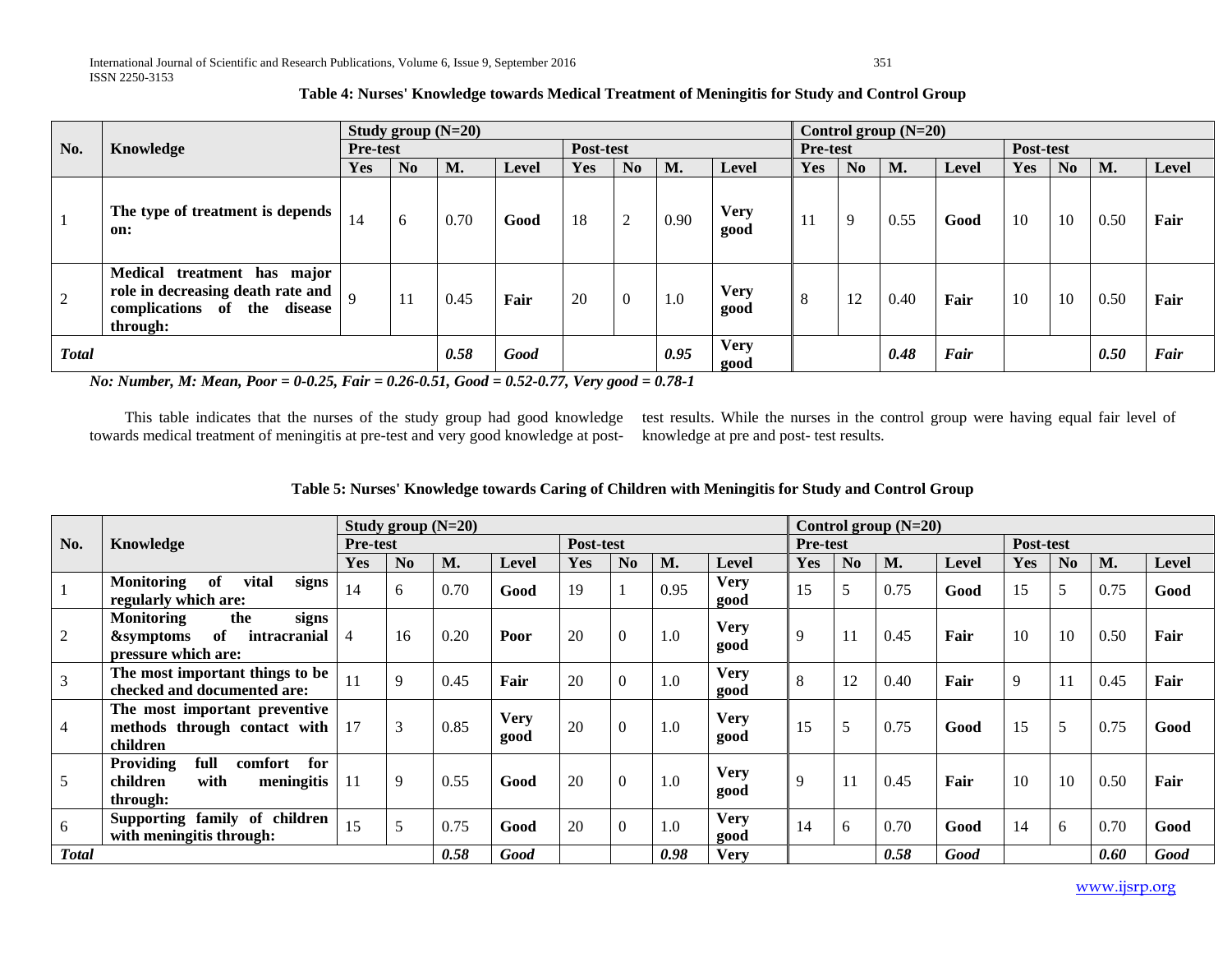*No: Number, M: Mean, Poor = 0-0.25, Fair = 0.26-0.51, Good = 0.52-0.77, Very good = 0.78-1*

This table indicates that average mean of score for knowledge's items regarding care of patients with meningitis is good for both groups at pre and post- results.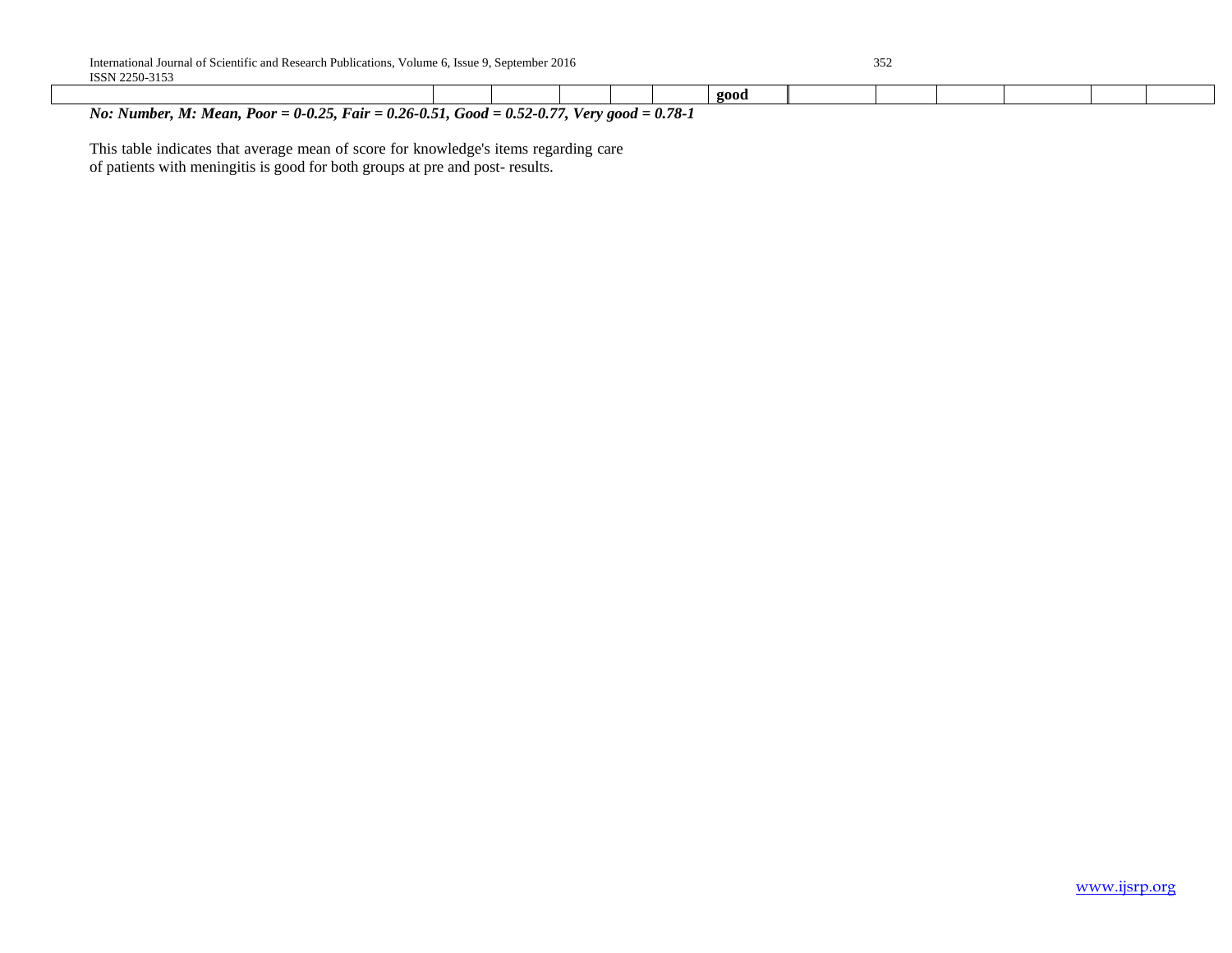#### IV. DISCUSSION

## **Part I: Discussion of the Nurses′ Socio**-**Demographic Characteristics:**

 **Gender of Nurses:** The analysis of findings in table (1) reveals that more than half of both groups (control and study) were female. These results agree with findings of Abbas (2012), who found the high percentage of his study sample were female nurses. Additional support is found by Al-Wily (2015) who found that the majority of his samples were females also. **Age of Nurses:** Based on the study results (table 1), nurses are at the age (20-29) years old for both groups. These findings are supported by a study conducted by Alsa′idi (2006) which stated that half of his sample were nurses with age (23-32) years old. The current finding is also supported with findings of Al-Wily (2015) who reported that more of the sample was at age group of (26-35) years old. **Nurses' Level of Education:**

 The results reveal that the majority of the nurses for both groups (study group and control group) were graduated from the secondary nursing school. These findings agree with a study of Salih (2006) who stated in his study that nurses were graduated from the secondary nursing school. Additional support is found by the findings of Alsa′idi (2006) who observed that majority of the sample were graduated from the secondary nursing school. **Years of Experience in the Hospitals and Pediatric Wards:** The results in table (1) reveal that the third of the nurses are working in nursing for the period of (1-3) years and more than a third of them are working in pediatric nursing wards and hospitals for the same period. The current finding is consistent with the study of Al-Wily (2015) who reported a similar results that (59.4) in general years of experience and (78.1%) of experience in pediatric, had experience of (˂ 5) years. **Nurses' Training Course:** Based on the study results in table (1), (20%) of the sample in the study group and 5% in the control group are participated in one training courses about meningitis (15%, 5%) which was inside country (20%, 5%). This finding agree with a study done by Al-Wily (2015) who showed that his sample had training courses inside Iraq with highest percentage at (94.4%), and (5.6%) outside Iraq. **Nurses Direct Contact with Affected**  Patients: The results revealed that most of the nurses were in direct contact with affected children for both group. This finding agreed with a study established by Tuvadimbwa (2005) who stated that (74%) of nurses were in direct contact with affected patients. **Nurses Get the Infection due to their Job**: Based on the study results, most of nurses do not get infection because of their job for both groups. This finding agree with a study done by Mohammed and Hassan (2015) who indicated (100%) of nurses didn't get infection because of their job. **Nurses' Protective Procedures Applications:** The current results reveal that (100%, 75%) nurses took different precautions and apply protective procedures in workplace to prevent infection. This finding agree with a study done by Tuvadimbwa, (2005) who showed that (42%) of nurses took different protective procedures in workplace to prevent infection.

 **Part II: Discussion of the Effectiveness of Educational Program on Nurses' Knowledge towards Meningitis for Study and Control Group in pre-test and post-test:**

 The results of this study indicates the levels of total knowledge among nurses toward meningitis which are fair for both groups (50%) at pre-test results with Mean of score (2.25) for study group and (1.95) for control group. The post-test results indicate that all nurses in the study group had very good level of knowledge (100%), with Mean of score (4.00) , while the nurses in control group kept holding fair level (50%), with Mean of score (2.35) . These results are supported by Al-Wily, (2015) who reported in his study that in the pre-test knowledge assessment, the mean percentage of response was (78.1%) (Not Acceptable) for the study group, while in the post test was (59.4%) (Good) for study group. The differences between the pre-test and post-test about Meningitis in general domains were fair in knowledge in the more of items (pre-test) except items (1, 14, and 17) which indicate good to very good and items (3, 6, and 11) indicate poor knowledge with mean (0.38), while they get very good knowledge in all items at post-test with mean (0.92). The control group indicates poor to fair level of knowledge in the most of items pre and post- test with mean (0.30 and 0.43). The differences between the pre-test and posttest about medical diagnosis of meningitis for study and control group are; the study group show fair knowledge toward medical diagnosis at pre-test results with mean (0.45),while show very good knowledge at post-test results with mean (0.93). The control group show fair knowledge at pre-test results with mean (0.45) and good knowledge at post-test results with mean (0.55). Medical treatment of meningitis for study and control group differences between the pre-test and post-test indicat that the nurses of the study group have good knowledge toward medical treatment of meningitis at pre-test with mean (0.58) and very good knowledge at post-test results with mean (0.95). While the nurses in the control group have equal fair level of knowledge at pre and post- test results with mean (0.48 and 0.50). The study and control group differences between the pre-test and post-test in caring of children with meningitis indicate an average mean of score for knowledge items good for both groups at pre-test with mean (0.58). While the nurses in the study group have very good knowledge with mean (0.98) and the control group has good knowledge with mean (0.60) at post-test.

 **Part III: Comparative Differences in Nurses' Knowledge towards Meningitis Pre & Post- Test for Study and Control Groups**:

 The effectiveness of educational program on knowledge towards meningitis show, as seen in table (8), that the results refer to highly significant differences among nurses' knowledge in the study group at p-value=0.001 respectively. There is significant difference among nurses' knowledge in the control group at p-value= 0.05 respectively. The mean of pre-test for study group is (3.50) while the mean in post-test is (28.10) with T-test (- 53.348). The mean of pre-test for control group was (11.55), while the mean in post-test is (14.35) with T-test (- 2.193). The results above agree with study done by Al-Wily (2015) who showed that high significant relationship concerning the nurses responses for knowledge between the pre and post program, and showed that mean of pre-test was (1.9) of the study group while the mean of post-teat was (2.59) with T-test (- 11.958) and P-value (0.001).

 **Part IV: Association between Nurse's Knowledge toward Children with Meningitis and their Socio-Demographic Characteristics:**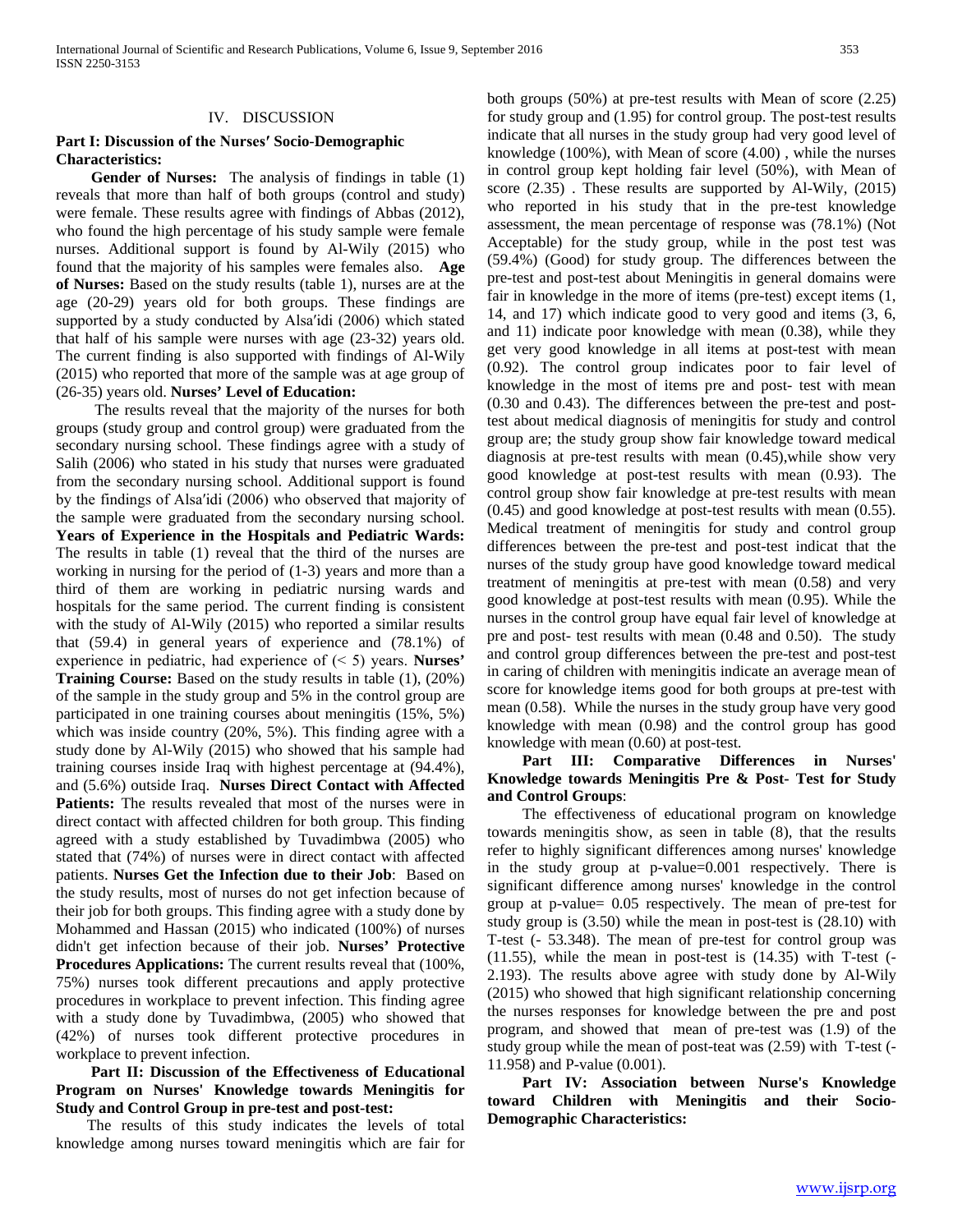The findings which reveal in table (9) indicate that there are no significant differences among nurses' knowledge with regard to their gender for both groups for all domains except general knowledge which is significantly associated with female gender at p-value  $\leq 0.05$  respectively. Such results are consistent with the study of Al-Wily (2015) who found that no significant association between gender of nurses and nosocomial infection domains at  $p \le 0.05$  value. The present study finds that there is significant relationship between nurses' knowledge toward medical treatment and years of experience in nursing for the study group at p-value= 0.05, while there are no significant relationships between years of experience in nursing with other domains of at p-value=0.05. This result agrees with study done by Alsa′idi (2006) who indicated a significant relationship between nurse's knowledge and their years of employment in nursing The findings indicate that there are highly significant relationship between nurses' knowledge toward medical treatment and direct contact with affected patient for the study group at p-value  $\leq 0.005$ , and there is significant relationship between nurses' knowledge toward caring and direct contact with affected patient for the control group at p-value  $\leq 0.05$ , while there is no significant relationships among other at p-value  $\leq$ 0.05. This result was consistent with the finding that found by Tuvadimbwa (2005) which showed significant association between nurses' knowledge and their direct contact with patients.

#### V. CONCLUSIONS

 The majority of the study samples are female. Most of study samples are within age group (20-29) years. Most of study samples graduated from the secondary nursing school. Most of study samples have experiences in nursing and pediatric nursing wards for the period of (1-3) years. The majority of the study samples do not participate in training courses about meningitis. The majority of the study samples is in direct contact with affected children and do not get infection because of their jobs. There is a significant relationship between the pre-test and posttest result of the educational program about nursing response concerning meningitis knowledge. Effectiveness of the educational program is proved through the high significant relationship of the nurses' knowledge concerning the meningitis knowledge from pre-test and post-test. There is a significant association between nurses' knowledge toward general knowledge and medical treatment and years of experience in general and pediatric nursing. There is highly significant association between nurses' knowledge toward medical treatment and direct contact with affected patients.

#### VI. RECOMMENDATIONS

 1. Providing educational guidelines, posters, pamphlets and manuals about meningitis and should be available at each nursing stations in wards and encourage nurses to get use from them.

 2. Evaluate the level of nurse's knowledge working in the field must be conducted periodically to monitor the level of nurses' knowledge and practice too.

 3. Global educational standards should be applied to develop the nurses' skills by giving chance to nurses to participate with training sessions in developed country to improve nursing skills and receiving updates concerning care.

 4. Encourage the nurses to participate in training courses and congresses held by specialists in meningitis to update their knowledge.

 5. The educational program can be designed and constructed for nurses through the program; an emphasis can be directed and oriented in management of patient with meningitis should include continuous training to all nursing staff who works in pediatric units.

 6. Further studies can be carried out in other settings and places with consideration to wide – range sample characteristics to be more representative and to get extra results.

#### **REFERENCES**

- [1] Abbas, F.H., 2012. Effectiveness of an Educational Health Program on Pediatric Nurses' Knowledge and Practices toward Children under Mechanical Ventilation in Pediatric Teaching Hospitals at Baghdad City, A Thesis Submitted By. University of Baghdad / college of nursing. Published master thesis. pp.67-72.
- [2] Alansari, M, M, A., Albadri, A., 2008. Evaluation of IMCI Indicators of Acute Bacterial Meningitis in Central Teaching Hospital for Child. THE IRAQI POSTGRADUATE MEDICAL, 7(4), pp.358.
- [3] Alsaidi.K.B., 2006. Assessment of Nurses' Knowledge toward Child with Bacterial Meningitis at Pediatric Teaching Hospitals in Baghdad City, A Thesis Submitted By. University of Baghdad / college of nursing. Published master thesis. pp. 2, 38-53.
- [4] Al-wily, M.A.S. 2015. Effectiveness of Educational Program on Nurses Knowledge toward Nosocomial Infection at Neonate Intensive Care Units in Baghdad Hospitals, A Thesis Submitted By, University of Baghdad / college of nursing. Published master thesis. pp.79-88.
- [5] Arvind, R. (2006), Applied Neonatology: Infections in Newborn, Jaypee Brothers Medical, 1st ed., New Delhi 110 002, India, pp.366-368.
- [6] Ashar, B., Miller, R. and Sisson, S., 2012. Johns Hopkins Internal Medicine Board Review: Certification and Recertification. Elsevier Health Sciences.pp.120-121.
- [7] Assefa, N. and Tsige, Y., 2003. Human Anatomy and Physiology.pp.145- 146.
- [8] Bartt, R., 2012. Acute bacterial and viral meningitis. CONTINUUM: Lifelong Learning in Neurology, 18(6), pp.1255-1270.
- [9] Bearman, A., Kozier, B., Snyder, S., and Erb, G., 2008.Fundimental of Nursing Concepts, process and practice, person international edition, New Jersey.pp.1534, 1552.
- [10] Beevi, A., 2009. Textbook of pediatric nursing. Noida, pp.436-437.
- [11] Bergelson, J., Zaoutis, T. and Shah, S.S., 2008. Pediatric Infectious Diseases: Requisites. Elsevier Health Sciences.pp.53-58.
- [12] CDC: Centers for Disease Control and Prevention, 2014. " Parasitic Meningitis",  $\Delta$ vailable at: file:///G:/refrenceses%20of%20literature/parasitic.html.(accessed February 10, 2016)
- [13] Cherry, J.D., Harrison, G.J., Kaplan, S.L., Hotez, P.J. and Steinbach, W.J., 2014. Feigin and Cherry s textbook of pediatric infectious diseases. Elsevier/Saunders,.pp.481-488.
- [14] Datta, P., 2007. Pediatric nursing. New Delhi; Jaypee Brothers.pp.384-385.
- [15] De Sevo, M.R., 2015. Pediatric Nursing. F.A. Davis Company, 14(2), pp.419-421.
- [16] Forfar, J.O. and McIntosh, N., 2008. Forfar and Arneil's textbook of pediatrics. Churchill Livingstone, pp. 927–8, 1194–7.
- [17] Gilligan, P.H., Smiley, M.L., Shapiro, D.S., Smiley, M.L. and Shapiro, D.S., 2014. Cases in medical microbiology and infectious diseases. ASM Press.pp.308-310.
- [18] Gomella, T. and Cunningham, M., 2013. Neonatology 7th Edition. McGraw-Hill Prof Med/Tech.pp.754-756.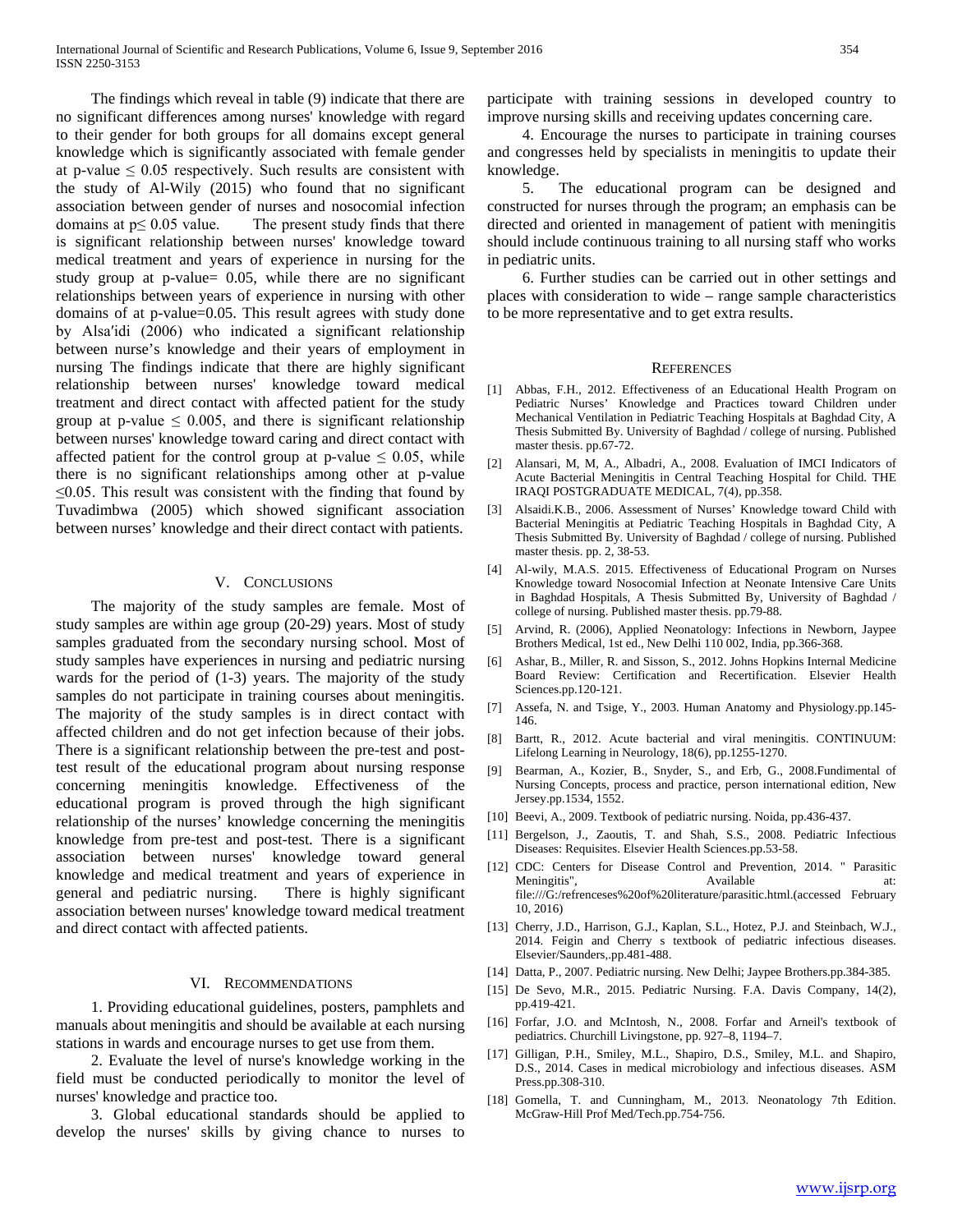- [19] Guha, D.K., 2005. Saili A. Guha R, Aggarwal A. Common Infections in the Newborn. Neonatology Principles and Practice. Guha DK; 3rd ed. Jaypee Brothers Medical Publishers (P) Ltd. New Delhi, India, 654(672), pp. 664.
- [20] Gupte, S., Sharma, R.K., Smith, W.E. and Nelson, N., 2009. Neonatal Meningitis. Recent Advances in Pediatrics, p.188-190.
- [21] Hassabu, M., 2013. "Historical background and epidemiology of cerebrospinal meningitis", SUDANESE JOURNAL OF PAEDIATRICS, Vol. 13, (2).pp.115-116.
- [22] Hockenberry, M.J. and Wilson, D., 2015. Wong's nursing care of infants and children. Elsevier Health Sciences, pp.1458-1459.
- [23] Jissir, S.A.R. and Hassan, H.B., 2015. Effectiveness of an Educational Program on Nurses Knowledge about Nosocomail Infection: Case-Control Study. Kufa Journal for Nursing Sciences, 5(1).pp.5-8.
- [24] Jong, E.C. and Stevens, D.L., 2011. Netter's infectious diseases. Elsevier Health Sciences.pp.202-210.
- [25] Kerfoot, K. (2002). The leader as chief knowledge officer. Nursing Economics, 20(1).pp. 40–41, 43.
- [26] Kids Health, 2013, "Meningitis ", available at: http://kidshealth.org/en/parents/meningitis.html.(accessed April 2016).
- [27] Kirmani, N., Woeltje, K., Babcock, H., 2013. Infectious Diseases Subspecialty Consult. Washington University School of Medicine, pp.270- 273.
- [28] Korsch, E., Wei, M., Pieper, M., Schildgen, V., Schildgen, O. and Brockmann, M., 2016. A case of suspected Escherichia coli-associated meningitis accompanied by human bocavirus detection in the cerebrospinal fluid of a 13-day-old newborn. Reviews in Medical Microbiology, 27(2), pp.72-74.
- [29] Korzeniewski, K., 2006. The epidemiological situation in Iraq. Przeglad epidemiologiczny, 60(4), p.845.
- [30] Kyle, T., Carman, S., 2013. Essentials of pediatric nursing. Lippincott Williams & Wilkins.pp.681-686
- [31] Long, S.S., Pickering, L.K. and Prober, C.G., 2012. Principles and practice of pediatric infectious disease. Elsevier Health Sciences.pp.272-290.
- [32] Mahmoud, F.S. and Abd-ElSadik, B.R., 2013. Effect of clinical pathway regarding promoting quality nursing care of children with meningitis exposed to invasive procedures. J. Am. Sci, 9, pp.383-384.
- [33] Mandal, A., 2012. " History of Meningitis ", available at: file:///G:/refrenceses%20of%20literature/History-of-Meningitis.aspx.htm. (Accessed February 22, 2016).
- [34] Marcdante, K. and Kliegman, R.M., 2014. Nelson essentials of pediatrics. Elsevier Health Sciences.342-344.
- [35] Marcdante, K.J. and Kliegman, R.M., 2015. Nelson Essentials of Pediatrics. 7th ed. Philadelphia, PA: Elsevier Saunders. 342-346.
- [36] McKenzie, H., Laing, R., Mackenzie, A., Molyneaux, P. and Bal, A., 2010. Infectious Disease, eTextbook: Clinical Cases Uncovered. John Wiley & Sons.pp. 50-56.
- [37] Mello, M.M., Kelly, C.N. and Brennan, T.A., 2005. Fostering rational regulation of patient safety. Journal of Health Politics, Policy and Law, 30(3), pp.375-426.
- [38] Ministry of Health (MOH), Iraq; vital and health statistics department, Statistics for Iraqi communicable diseases distributed, 2014.
- [39] Mohammed, A.Q. 2015. Effectiveness of Teaching Program on Nurses' Knowledge Concerning the Side Effects of Chemotherapy among Children with Leukemia at Oncology Wards in Baghdad City, A Thesis Submitted By, University of Baghdad / college of nursing. Published master thesis. pp.78-87.
- [40] Mohammed, T.R. and Hassan, H.B., 2015. Impact of Instructional Program on Nurses for Preventive Measures of Hepatitis (B and C) Infection Control in Medical City Hospitals. Kufa Journal for Nursing Sciences, 4(2). pp.4-8.
- [41] Mooney, K. (2001). Advocating for quality cancer care: Making evidencebased practice a reality. Oncology Nursing Forum, 28(Suppl. 2),pp. 17–21.
- [42] Noback, C.R., Strominger, N.L., Demarest, R.J. and Ruggiero, D.A., 2005. The human nervous system: structure and function (No. 744). Springer Science & Business Media.pp.89-91.
- [43] Oxford Advanced Learners Dictionary, 2001. UK, Oxford University press.pp.801, 658.
- [44] Parthasarathy, A., 2013. Textbook of pediatric infectious diseases. JP Medical Ltd.pp.371-374.
- [45] Pick, A.M., 2016. A Review of Pediatric Bacterial Meningitis. US Pharm, 41(5), pp.41-45.
- [46] Polit, D.F. and Hungler, B.P., 2004. Evaluating research reports. Nursing research: Principles and methods, 7, pp.655-672.
- [47] Porter-O'Grady, T., & Malloch, K. (2007). Quantum leadership: A resource for health care innovation (2nd ed.). Sudbury, MA: Jones and Bartlett.pp.57-58.
- [48] Porth, C., 1998. Pathophysiology: concepts of altered health states. 5 editors. New York: Lippincott, pp.590-591.
- [49] Queensland Health, 2014. University of Washington; American Nurses Credentialing Center; U.S. Bureau of Labor Statistics Occupational Outlook Handbook, Available at: http://www.allnursingschools.com/nursingcareers/article/infectious-disease-nurse-practitioner. (Accessed February 7, 2016).
- [50] Rudd, K. and Kocisko, D. M. 2014. Pediatric nursing, The Critical Components of Nursing Care, United States of America,.pp. 275–276.
- [51] Salih, Y.A.M. 2007. Assessment of the Pediatric Nurses' Knowledge And Practices Toward Oral Mucositis In Children Under Chemotherapy in Baghdad Pediatric Hospitals, , A Thesis Submitted By, University of Baghdad / college of nursing. Published master thesis. pp.57-67.
- [52] Shah, S., 2009. Pediatric practice infectious diseases. McGraw-Hill Prof Med/Tech.pp.132-140.
- [53] Shah, S.S., Hu, K.K. and Crane, H.M. eds., 2006. Blueprints Infectious Diseases. Lippincott Williams & Wilkins.pp.38-41.
- [54] Shlomai, N.O., Rao, S. and Patole, S., 2015. Efficacy of interventions to improve hand hygiene compliance in neonatal units: a systematic review and meta-analysis. European Journal of Clinical Microbiology & Infectious Diseases, 34(5), pp.887-897.
- [55] Sontheimer, H., 2015. Diseases of the Nervous System. Academic Press.pp. 292-500.
- [56] Southwick, F., 2013. Infectious Diseases A Clinical Short Course 3/E. McGraw Hill Professional.pp.279-305.
- [57] Stanphonr, M., Lancaster, J., 1996. Community Health Nursing Promoting, health of aggregates families and individual, Louis, Mosby year book.pp.126-130.
- [58] Swanson, D., 2015. Meningitis. Pediatrics in review/American Academy of Pediatrics, 36(12), pp.514-526.
- [59] Tuvadimbwa, J., 2005. Knowledge and practices among registered nurses on occupational hazards in Onandjokwe health distric: Oshikoto region Namibia (Doctoral dissertation, University of Namibia).pp39-55.
- [60] Tyler, K, L.,2010. Handbook of Clinical Neurology. Elsevier B.V. All rights reserved. Vol. (95).pp.417–433. Available at: http:// file:///G:/refrenceses%20of%20literature/S0072975208021283.htm. (accessed February 22, 2016).
- [61] Venes, D., 2009.Tabor's cyclopedic medical dictionary. Philadelphia, USA, Davis Company, pp.2077.
- [62] Ward, S. and Hisley, S., 2014 Pediatric Nursing Care, FA Davis. Philadelphia.pp 458-459.
- [63] World Health Organization. 2012. WHO report on global surveillance of epidemic-prone infectious diseases-introduction. Global Alert and Response. pp. 55.
- [64] Wright, W.F. ed., 2013. Essentials of clinical infectious diseases. Demos Medical Publishing.pp.205-210.

#### **AUTHORS**

**First Author** – Raid saad atshan, MScN, Pediatric Health Nursing Department, Ministry of Higher Education and Scientific Research, Institute of Medicine / Kufa. **Second Author** – Dr. Leila Fakhir Aburghif, Assistant Prof.

Department of Pediatric Health Nursing, University of Baghdad/ College of Nursing.